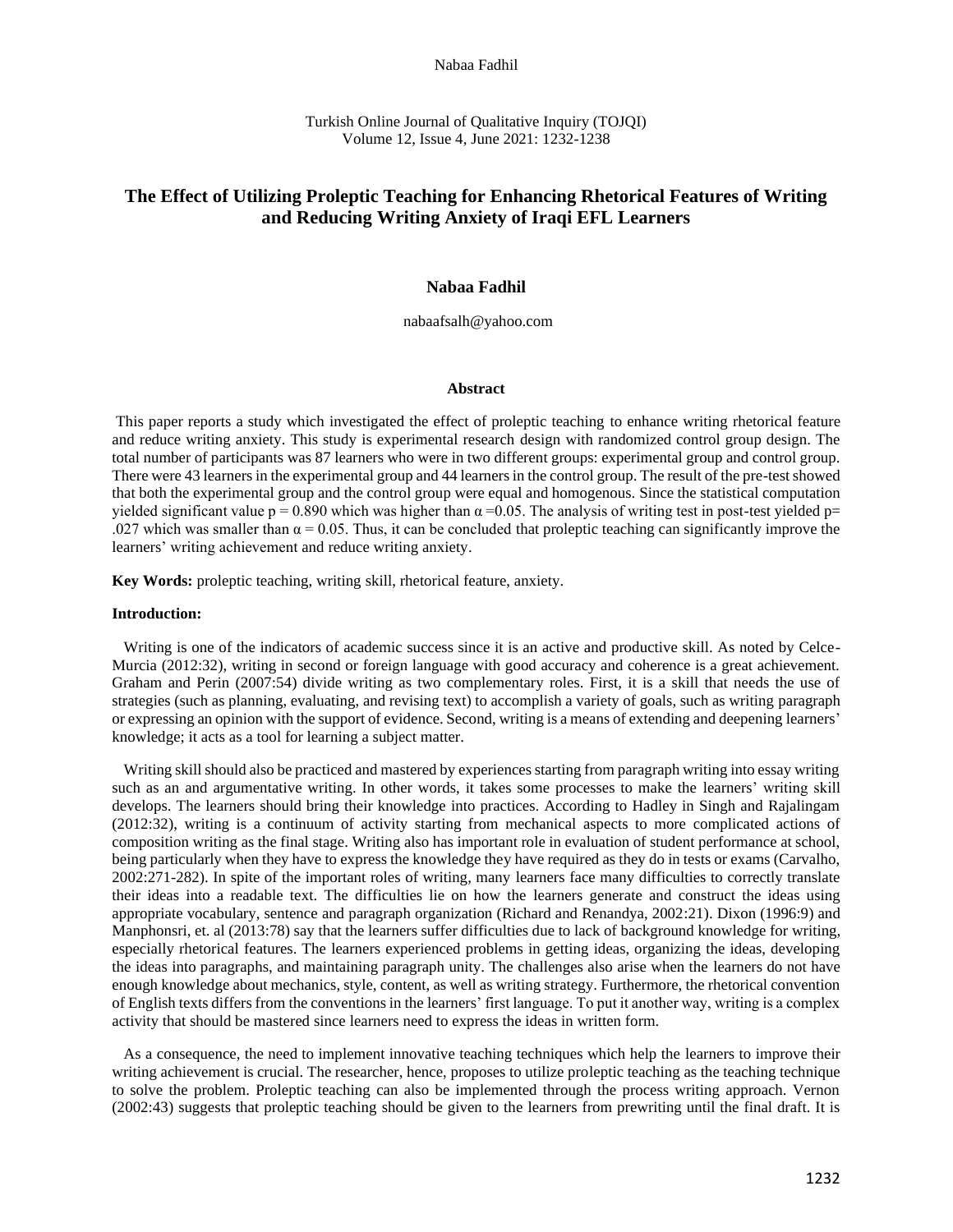# The Effect of Utilizing Proleptic Teaching for Enhancing Rhetorical Features of Writing and Reducing Writing Anxiety of Iraqi EFL Learners

essential to implement proleptic teaching since proleptic teaching in teaching writing is one process that allows the teachers to organize writing activities systematically to meet the needs of the learners.

 Proleptic teaching is the term originated from Vygotsky's concept of the Zone of Proximal Development (ZPD). Vygotsky defines ZPD as the distance between the actual development level of the learner, as determined by independent problem solving, and the level of potential development, as determined through problem solving under teacher guidance and/or interaction and collaboration with more capable peers (Vygotsky, in Walqui, 2002:54). According to Bodrova, & Leong, 1998:23), the proleptic teaching provided are activities and tasks that (1) motivate or enlist the student's interest related to the task, (2) simplify the task to make it more manageable and achievable for a student, (3) provide some direction in order to help the learners focus on achieving the goal, (4) reduce anxiety, (5) model and clearly define the expectations of the activity to be performed. Therefore, proleptic teaching can be assumed to decrease the writing anxiety level of student since learners engage in supportive environment, be motivated in learning, and experience less frustration situation in completing the writing task. Moreover, when learners learn through proleptic teaching they experience the process of writing, and get guidance when they need it. It is better to see writing as the process the learners go through. Dixon (1996:31), kara (2013:12) says that the process of writing drafts until publication that counts. She also reports that it increases the learners' confidence in writing and helps them to commit to their work. They are also not worried about the judgment of the work they do. They feel teacher's support and increase motivation. Consequently, proleptic teaching is believed to develop learners' writing skill. Based on the background of the study described above, the researcher is interested in conducting the study to investigate the effect of proleptic teaching on enhancing learners' writing rhetorical feature and reducing writing anxiety.

METHOD: This is experimental research designed to discover the effect of proleptic teaching to enhance rhetorical features on writing and reducing writing anxiety. Experimental research used in this study was Experimental Research; this design was also considered for its practicality. Moreover, the design chosen was a randomized control and experimental group Pretest-Posttest design and anxiety questioner. Therefore, the researcher selected two classes to be involved in this study. One class was assigned as an experimental group and the other one was assigned as a control group. Moreover, the pretest was used as a means to find out the homogeneity of the two groups before the treatment and posttest was used as a means to find out the effectiveness of the teaching technique. The design of the study can be illustrated in Table 1. The subjects of this study are the fifth-grade learners at al wafaa secondary school in academic year 2018/2019. There are 87 learners who were divided into two classes. There are 43 learners for the experimental one and 44 learners for the control group. The treatment was applied in the experimental group and traditional method was applied in the control group. At the beginning of the research, the subjects in the experimental group and the control group were administered the pretest. Next, the experimental group was exposed to proleptic teaching, while the control group was taught traditional teaching method. At the end of the experimentation, the experimental group and the control group were administered the posttest to decide the effectiveness of the treatment. The research was scheduled for ten lessons. The teaching schedules for the experimental group and the control group worked in the same weeks. The meetings took twice a week for both groups following the schedule from the school. The instruments utilized in this study were writing test (pretest and posttest) and the scoring rubric to assess the learners' works and English Writing Anxiety Scale (EWAS). Writing test was used to obtain the learners' essays and the scoring rubric was used as a guide to raters to grade the essays. table 2 shows the function for each instrument

**Writing Test**: There were two writing tests used in this research namely pretest and posttest. Pretest is used to check the similarity level of two group and posttest is used to test the learners' writing achievement after the treatment. In other words, it is to test the achievement of study objective within a certain period of time. The learners were requested to write an essay choosing one of the topics given before treatment (pretest) and after treatment (posttest). The time allotment for the test was 45 minutes. The learners needed to write an essay about 400- 450 words consisting of three parts namely introduction, supporting, and concluding paragraphs. The test was limited in terms of the number of words in order to made the learners' essay had the same length and easy in grading. In constructing the direction, the researcher also provides the information about how the essay was scored. In the pretest, the learners should choose one topic from two topics provided; two your favorite movies, and two your favorite singers or bands. The posttest also had two topics which were school and senior high school, and two cities which you have ever visited. Furthermore, the purpose of giving two topics for pretest and posttest was to give the learners opportunity to choose a topic that was more suitable with their own interest.

**Scoring Rubric of Writing:** In this study, the results of the writing were analyzed using an analytic scoring rubric. The scoring rubric was adapted from Jacobs (1981:21). The changes were made to make it suitable for grading an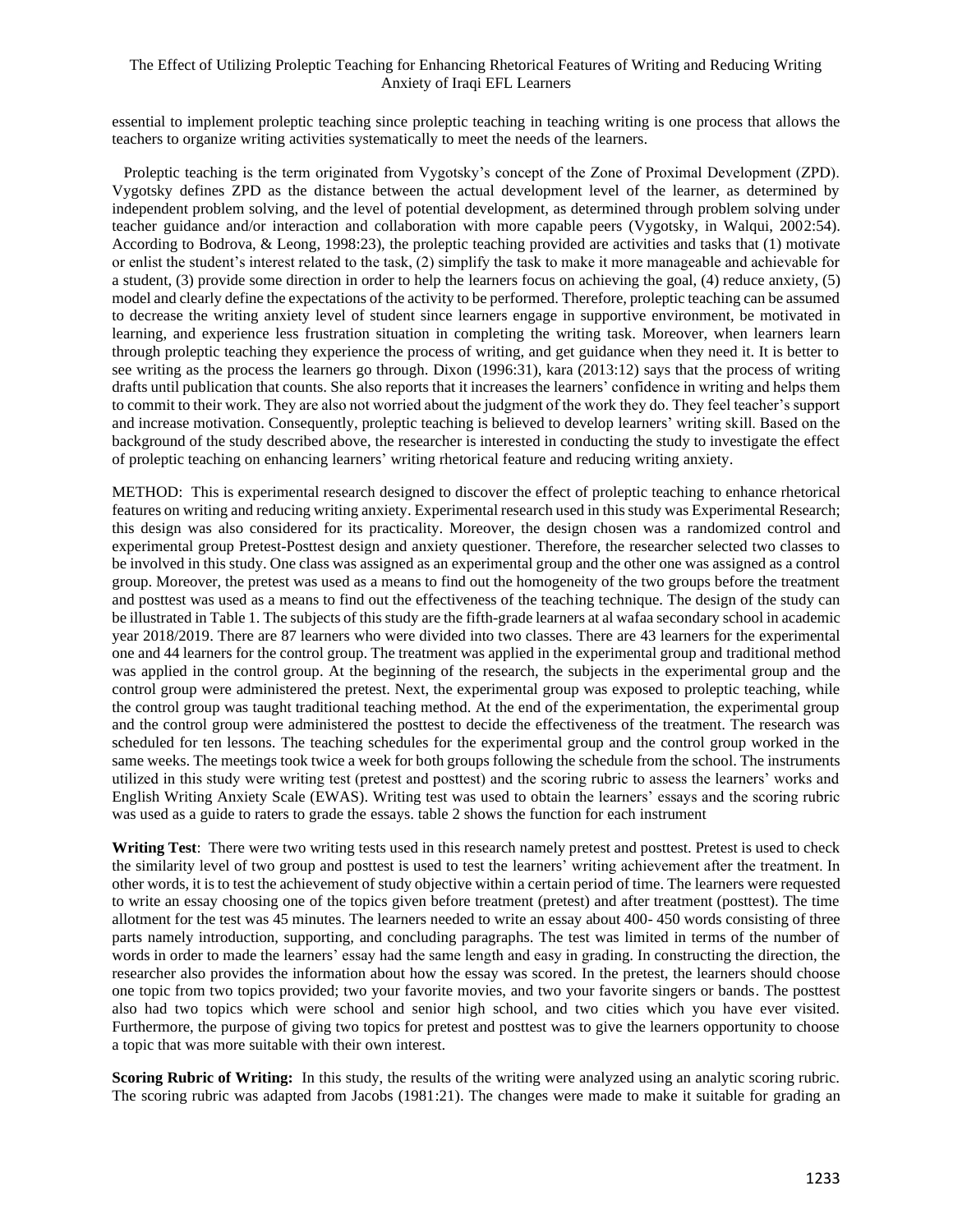### Nabaa Fadhil

essay. The rubric was divided under five aspects which are content, organization, language use, vocabulary and mechanics. Content refers to the development of the topic and the completeness of supporting information. Organization is developed based on the generic structure of an essay. Language use focuses on the correctness of grammar. Vocabulary refers to the effective choice of words and mechanics refers to the use of capitalization, punctuation, and spelling.

**Rating Process:** Since the test was a subjective test meaning that the rating process could only be done subjectively. The score was depended on the rater's impression towards the learners' essay which was various in terms of content, forms, coherence, cohesion, organization, language use, vocabulary, and mechanics. As a consequence, to avoid subjectivity, the rating process was done by two raters. The raters were the English lecturers who taught writing. Before the rating process, the raters were explained how to use the scoring rubric. Then the two raters rated the representative works of the learners in order to have the same perspective in scoring the learners' writing. Hopefully, it could minimize the different result of the students' scores between the first rater and the second raters in the rating process. Then the raters graded the students' works individually. The results of the raters then were divided by two in order to get final scores for each class.

Table 1

 $X =$ Proleptic teaching

Research Instruments and Their Functions

| N <sub>o</sub>                                    | Instruments                                |                                          | Functions                                                            |  |  |  |  |  |  |
|---------------------------------------------------|--------------------------------------------|------------------------------------------|----------------------------------------------------------------------|--|--|--|--|--|--|
| 1.                                                | Pretest                                    |                                          | As a test of homogeneity                                             |  |  |  |  |  |  |
|                                                   | Posttest<br>the effectiveness of the study |                                          | administered the pretest. Next, the experimental group was to decide |  |  |  |  |  |  |
| 2.                                                | Scoring rubric                             |                                          | As a guide to rate the learners' essays                              |  |  |  |  |  |  |
|                                                   |                                            | 3. English Writing Anxiety Scale (EWAS). | As a questioner to rate the learners' anxiety                        |  |  |  |  |  |  |
| Table 2                                           |                                            |                                          |                                                                      |  |  |  |  |  |  |
| randomized Control Group, Pre and Posttest Design |                                            |                                          |                                                                      |  |  |  |  |  |  |
| Group                                             | Pretest                                    | Independent Variable                     | Dependent Variable                                                   |  |  |  |  |  |  |
| Ε                                                 | y1                                         | $\mathbf X$                              | y2                                                                   |  |  |  |  |  |  |
| $\mathcal{C}$                                     | y1                                         |                                          | y2                                                                   |  |  |  |  |  |  |
| $E =$ the experimental group                      |                                            |                                          |                                                                      |  |  |  |  |  |  |
| $C =$ the control group                           |                                            |                                          |                                                                      |  |  |  |  |  |  |
| $Y1$ = the pretest                                |                                            |                                          |                                                                      |  |  |  |  |  |  |
| $Y2$ = the posttest                               |                                            |                                          |                                                                      |  |  |  |  |  |  |
|                                                   |                                            |                                          |                                                                      |  |  |  |  |  |  |

**Test Validation**: In this study, construct-related evidence and content-related evidence were used. In order to prove that the result of the test fulfilled construct validity evidence, the test was in the form of direct writing. It is obvious that the most direct way of measuring learners' ability in writing is to have them write. Moreover, the content validity evidence, tries to prove the appropriateness of the test content. In relation to this study, the test was used to measure the learners' writing ability in expressing ideas in the form of an essay. Therefore, the instruments were validated by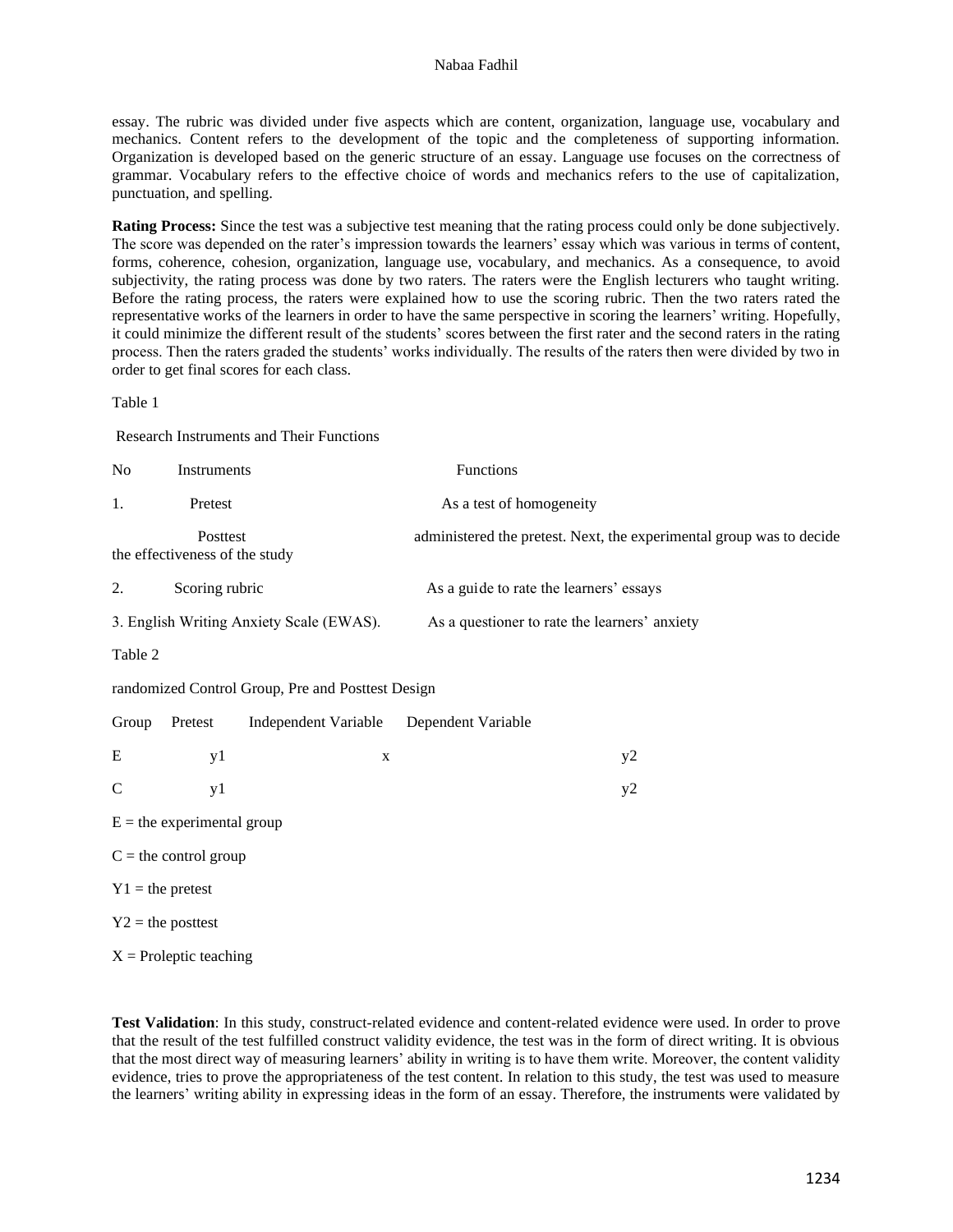# The Effect of Utilizing Proleptic Teaching for Enhancing Rhetorical Features of Writing and Reducing Writing Anxiety of Iraqi EFL Learners

two English lecturers who have been teaching writing for years. The expert validation form was used to obtain feedback and comment. Moreover, the aspects covered in expert validation form were the appropriateness between the writing topics considering the learners' level and interest, time allotment needed to write an essay, and the clarity of the task.

**Reliability**: Reliability is apparently necessary for an essay writing test which tends to be very subjective. The subjectivity score causes the inconsistency of the scores resulted from a test. The test will be established as unreliable when the scores given by two raters are significantly different. The reliability of this study was shown by the same score awarded to the learners' essay when it was rated by two or more raters (inter rater reliability) or the same rater on different occasion (intra rater reliability). By using inter or intra rater reliability, we could know the consistency of the learners' scores. The researcher employed inters rater reliability. The researcher asked two English lecturers to grade the learners' works.

**Data Collection:** The data was collected by conducting pretest and posttest. The pretest was given to test the homogeneity of the two groups and it also used as the basis of choosing the statistical parameter for analyzing posttest. Meanwhile, the posttest was administered after the researcher implemented the proleptic teaching.

**Data Analysis**: After conducting the treatment to the experimental groups, the researcher gave posttest to the data were analyzed by using SPSS 16.0 software. The data of pretest and posttest were analyzed using Independent Sample T-Test. The writing test (pretest) from the experimental group and control group was analyzed by testing the fulfillment of the assumption to see the normal distribution and homogeneity of the data. Meanwhile, the writing test (posttest) was analyzed to find out the effectiveness of the treatments.

**RESULTS:** Prior to the treatments, both groups were given a writing test as a pretest to ensure the comparability of the two groups in performing their writing ability. The pretest was conducted to ensure that the two groups were homogenous; while the posttest was conducted the find out the effectiveness of the treatment by comparing the experimental group and the control group.

**Pretest:** The purpose of employing the pretest is to test the homogeneity of two groups. The statistical analysis of Independent Sample T-Test revealed that the significance values were t counted  $= -.140 <$  t table  $= -1.69092$ , p  $= .890$ , where  $\alpha$  < 0.05. It indicated that there was no significant difference between the experimental group and the control group since t counted was lower than t table. Besides, the F value  $= 1.809$  and significance value  $p = .188$  were higher than  $\alpha = 0.05$ . This indicated that the variances were homogenous. The complete results of testing the pretest using Independent Samples T-Test are summarized in Table 3. Based on the statistical analysis below, the researcher was able to decide the statistical parameter used to analyze the posttest data. Since it showed the two groups were homogenous, Independent Sample T-Test was employed to analyze the posttest data.

**Posttest**: After conducting the treatment to the experimental groups, the researcher gave posttest to the effect of Proleptic teaching experimental group and the control group. The test was given at the same day and date for both groups. Conducting the posttest was aimed to obtain the final data to find out the effectiveness proleptic teaching on enhancing rhetorical feature Based on the result of analysis, the implementation of writing achievement. Then the scores of posttest from both groups were analyzed using Independent Sample T-Test. The results of analysis indicated that the obtained significance value t counted = 2.318 was higher than t table = 1.69092 with df = 34, p = .027  $\lt \alpha$  = .05. The complete analysis results are showed in Table 4. The statistical numbers above proved that there was enough evidence to reject null hypothesis. The results indicate that proleptic teaching significantly affects learners' writing achievement. Therefore, the alternative hypothesis stating the learners who are taught using proleptic teaching have better score in writing achievement than the learners who are taught without using proleptic teaching is accepted. The first anxiety survey was the Foreign Language Classroom Anxiety Scale (FLCAS), and anxiety survey was an adaptation of Lee's (2005) English Writing Anxiety Scale (EWAS), which was designed for assessing English writing anxiety among students.

Table 3. Independent Sample t-test of Pretest (N=87)

| Levene's    | t-test for Equality of Means |  |  |
|-------------|------------------------------|--|--|
| Test<br>for |                              |  |  |
| Equality    |                              |  |  |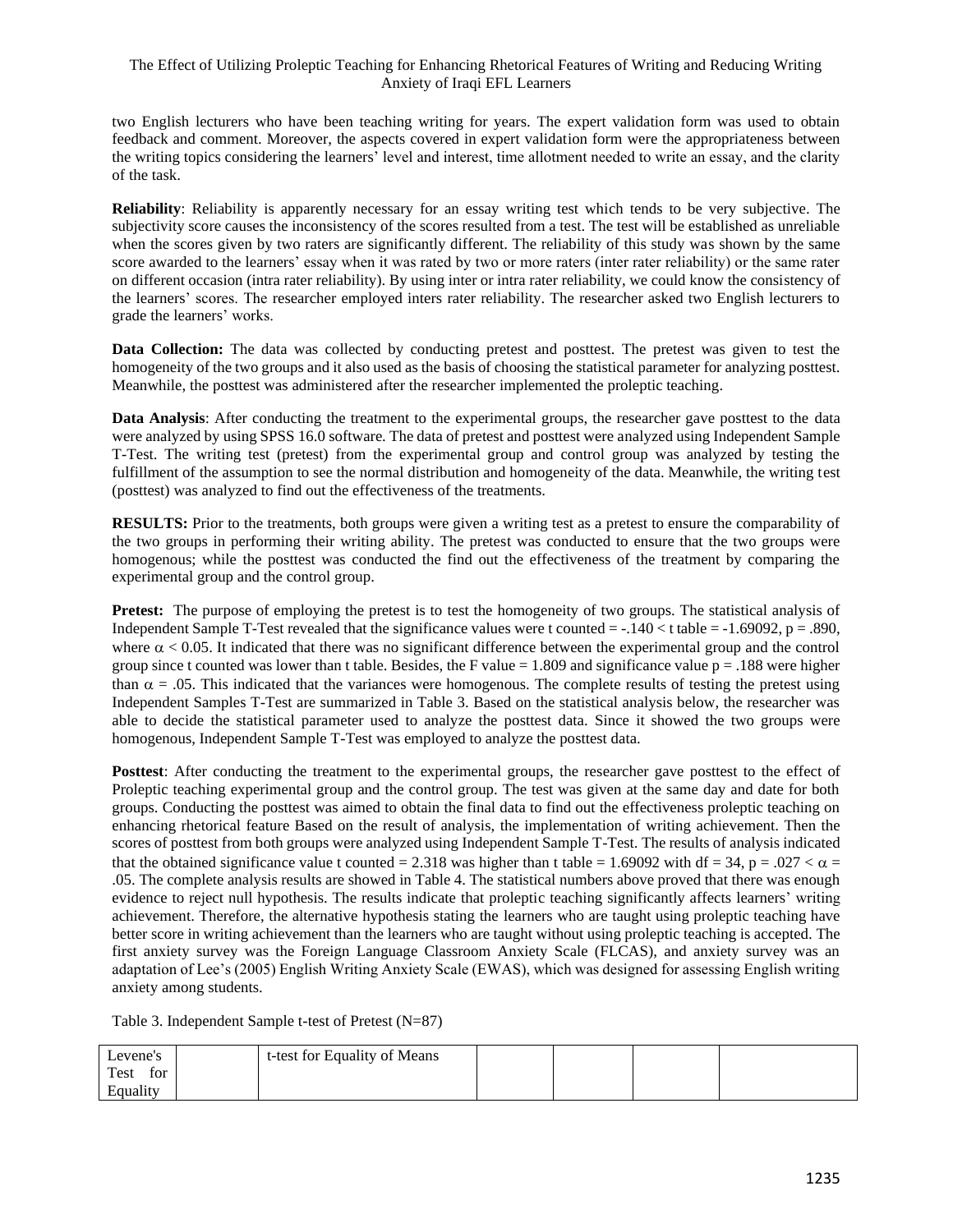| of<br>Variance |                                      |           |           |          |       |                |                    |                             |                                                          |                          |
|----------------|--------------------------------------|-----------|-----------|----------|-------|----------------|--------------------|-----------------------------|----------------------------------------------------------|--------------------------|
|                |                                      |           |           |          |       |                |                    |                             | 95%<br>Confidence<br>of<br>the<br>Interval<br>Difference |                          |
|                |                                      | F         | Sig<br>٠  | T        | DF    | sig2taile<br>d | Mean<br>difference | Std<br>error<br>differences | Lower                                                    | upper                    |
| posttest       | Equal<br>variances<br>assumed        | 1080<br>9 | 0.1<br>88 | $-0.140$ | 34    | 890            | $-0.5000$          | 3.58244                     | -<br>7.7804<br>$\boldsymbol{0}$                          | 607804<br>$\overline{0}$ |
|                | Equal<br>variances<br>not<br>assumed |           |           | $-0.135$ | 27.17 | 0.893          | $-0.5000$          | 3.69945                     | ۰<br>8.0883<br>4                                         | 7.08834                  |

Table 4. Independent Sample t-test of Posttest (N=87)

| Levene'<br>Test<br>S<br>for<br>Equality<br>of<br>Varianc<br>e |                                          |             |                 | t-test for Equality of Means |       |                |                    |                             |                               |                         |
|---------------------------------------------------------------|------------------------------------------|-------------|-----------------|------------------------------|-------|----------------|--------------------|-----------------------------|-------------------------------|-------------------------|
|                                                               |                                          |             |                 |                              |       |                |                    |                             | 95%<br>Interval<br>Difference | Confidence<br>of<br>the |
|                                                               |                                          | $\mathbf F$ | Sig             | $\mathbf T$                  | DF    | sig2taile<br>d | Mean<br>difference | Std<br>error<br>differences | Lower                         | upper                   |
| posttest                                                      | Equal<br>variance<br>S<br>assumed        | 5.115       | .13<br>$\Omega$ | 2.318                        | 34    | .027           | 8.05625            | .51938                      | .99165                        | 15.1208<br>5            |
|                                                               | Equal<br>variance<br>not<br>S<br>assumed |             |                 | 2.206                        | 24.11 | .037           | 8.05625            | 3.65269                     | .51938                        | 15.5931<br>2            |

## **DISCUSSION:**

 Based on the result of analysis, the implementation of proleptic techniques in the experimental group could increase the students writing achievement compared to the control group. This finding is supported that

students do not show satisfactory result in terms of writing achievement because they have lack of experience, lack of knowledge, and lack of confidence (Richard and Renandya, 2002:11, Ismail, 2010:32, Manphonsri, et al., 2013:32). Therefore, a teacher should create environment where she or he can support and encourage the students during the process of teaching and learning. The teacher should also create the environment where the students can engage in the social interaction, build their confidence and necessary strategies or knowledge to construct their own writing. According to Hasan (2001:32), creating a classroom environment that nurtures students rather than merely correcting their mistakes has great potential to help the students. Proleptic techniques that break the writing process into smaller steps, feedback related to ideas and accomplishment, peer feedback leading to confidence building have offered valuable opportunities for learning writing. Consequently, this present research proves that the implementation of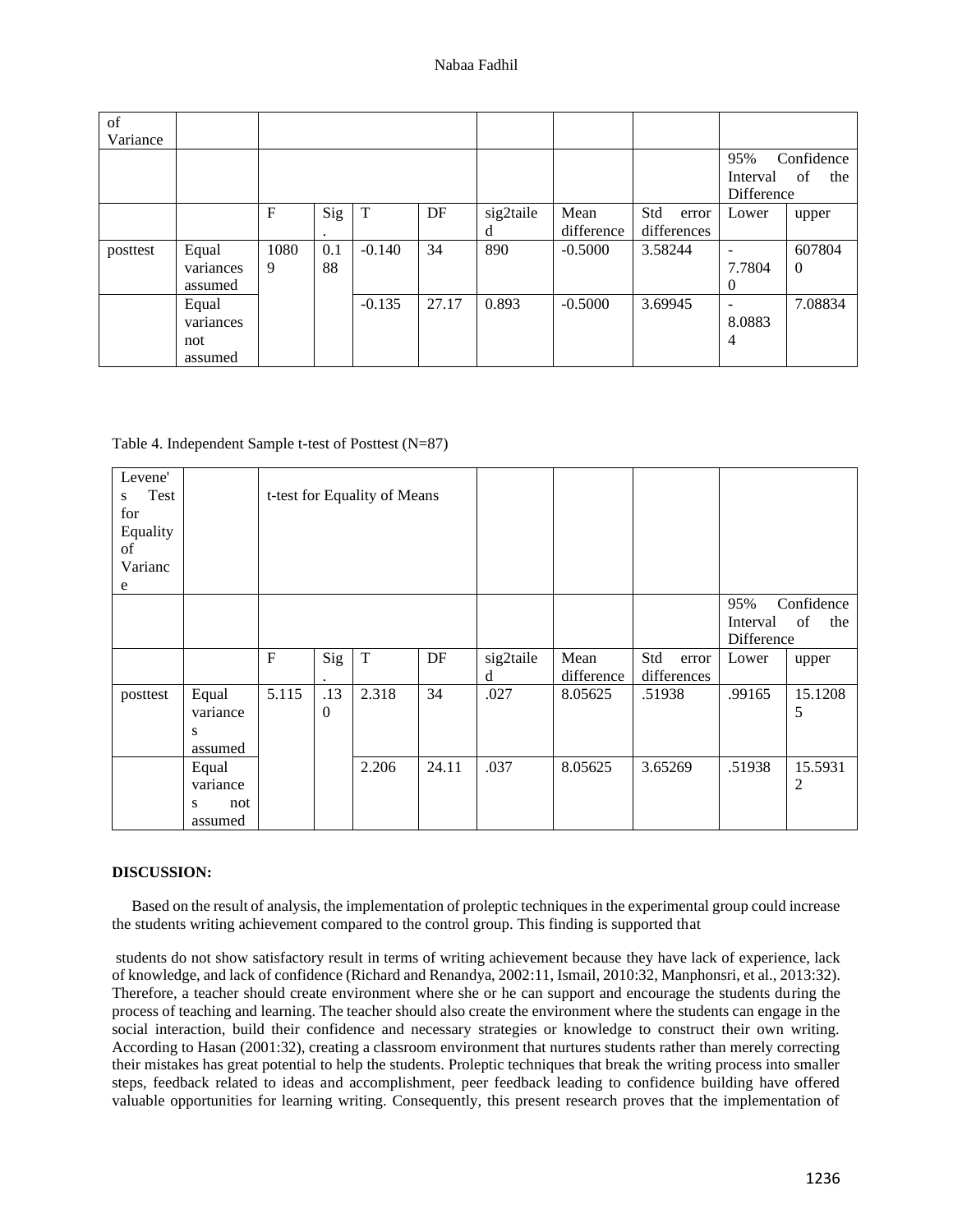# The Effect of Utilizing Proleptic Teaching for Enhancing Rhetorical Features of Writing and Reducing Writing Anxiety of Iraqi EFL Learners

proleptic techniques in writing instruction is able to create the nurture environment. Proleptic techniques enable the teacher or lecturer to create positive environment by giving continuous helps until these supports are gradually reduced. Dixon (1996:65) states that by providing the learners with scaffold, it means giving them supports which gradually decrease as they become stronger and independent. In addition, proleptic techniques help the students to engage in social interaction where the students are able to involve in the activities in which they share their knowledge and ideas to their peers. In this study, writing activities were divided into collaborative activities which provided many experiences and individual activities which were the shifting of helps and supports to become independent. Collaborative activities provide students with many experiences when the students work with their peers. Santoso (2010:20) views the opportunity to interact with other learners in sharing, constructing, and negotiating meaning leads to knowledge construction. In other words, through collaborative writing, the students are engaged in groups where the experience shared. Thus, the students are greatly influenced by the peers around them. In designing the collaborative writing, every pair consisted of one knowledgeable students and novice one. According to Schwieter (2010:54), proleptic writing technique makes up the process where expert help novice learners to develop a higher level of writing skill. To sum up, it can be inferred that proleptic techniques was more effective to increase students' writing ability. The implementation of proleptic techniques into writing instruction is success to decrease the students' writing apprehension level. Hence, the findings of this research filled in position in adding and supporting the existing theory about the effectiveness of implementing proleptic techniques to increase writing achievement as well as reducing writing apprehension level.

### CONCLUSIONS AND SUGGESTIONS:

Conclusions: Based on the research findings, it can be concluded that the implementation of proleptic teaching improve the learners' rhetorical feature writing and reducing writing anxiety. The learners who are taught using proleptic teaching produced higher score in writing achievement than the learners who were taught without using proleptic teaching technique. According to writing anxiety the study showed a statistically significant correlation between foreign language classroom anxiety and second language writing anxiety. However, there was no statistically significant correlation between second language writing anxiety as measured by the EWAS and actual writing performance as measured by the cumulative scores on the portfolio assignment. Students reported various sources of writing anxiety, which help expand the understanding of the affective domain of second language acquisition

**Suggestions:** Suggestion is directed for English writing teachers or lecturers to consider implementing proleptic teaching in the classroom. The teachers or lecturers can apply proleptic teaching in learning and teaching process to improve the writing achievement of the learners since it has already showed positive effect and tested in this study. The next suggestion is for the future researchers who are interested to investigate the similar topic. The future researchers can consider the different level of learners such as in high or junior high school and different learning

## **REFERENCES**

Bodrova, E. & Leong, D. (1998). Scaffolding emergent writing in the zone of proximal development. Literacy Teaching and Learning, 3(2), 1-18.

Carvalho, J.B. 2002. Developing audience awareness in writing. journal of research in reading .23(3),271-282.

Celce\_Murcia, M. 2012. Teaching English as a second or foreign language(4<sup>th edition</sup>). London: Prentice Hall.

Dixon-Krauss, L. (1996). *Vygotsky in the classroom. Mediated literacy instruction and assessment.* White Plains, NY: Longman Publishers.

Graham, S & Perin, D. 2007. Writing Next: Effective Strategies to Improve Writing Adolescences in Middle and High Schools – A Report to Carnegie Corporation of New York. Washington, DC: Alliance for Excellent Education.

Hasan, B. A. 2001. The Relationship of Writing Apprehension and Self-Esteem to the Writing Quality and Quantity of EFL School Learners. ERIC. (Accessed on April 19th, 2015, http://eric.ed.gov/ ?id=ED459671)

Ismail, et al. 2010. Exploring ESL Learners' Apprehension Level and Attitude towards Academic Writing. The International Journal of Learning, 17(6). Illinois: Common Ground Publishing LLC.